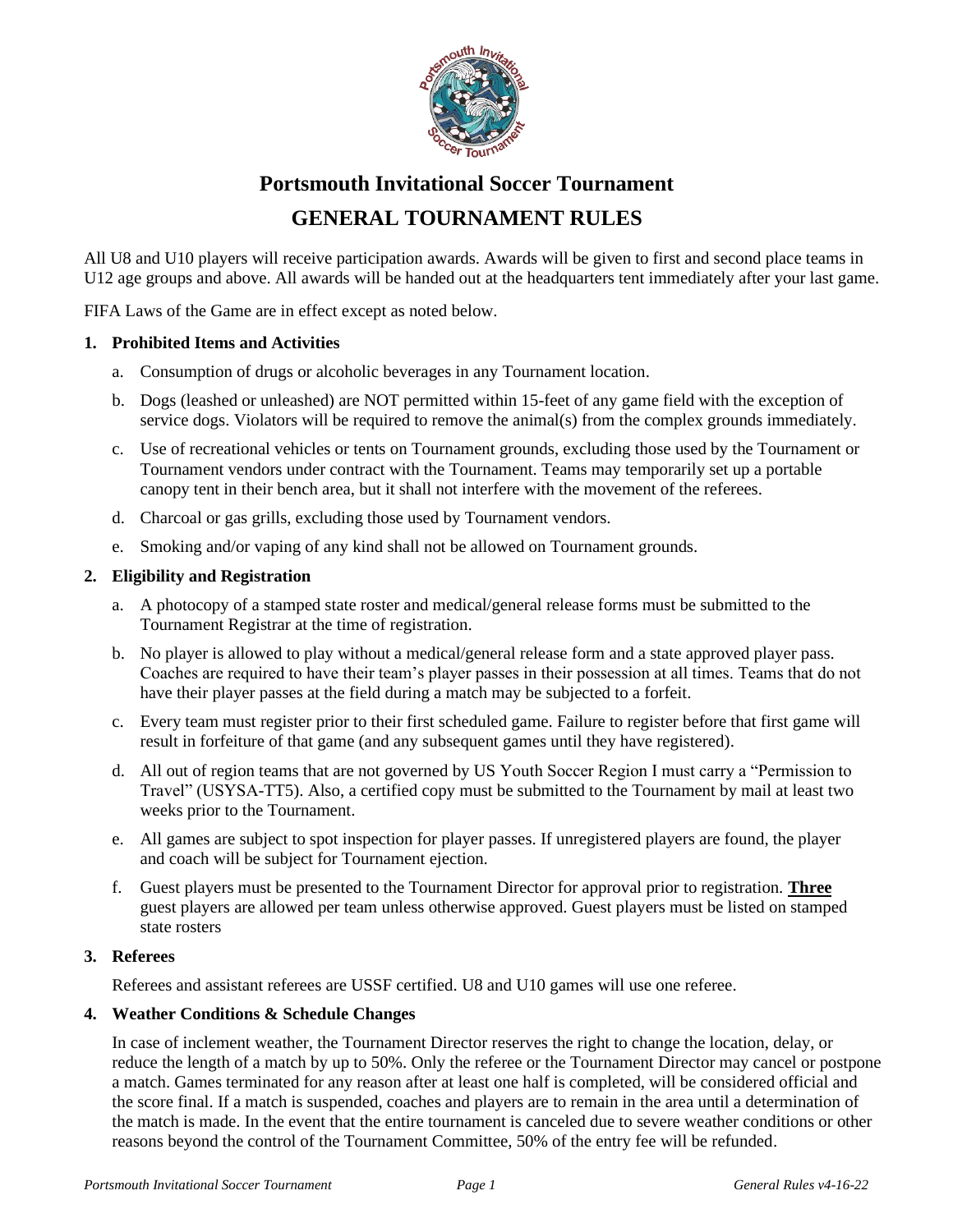# **5. Schedule, Game Location, Forfeits**

It is the responsibility of each coach to make certain that they have received the correct game schedule at registration. Unless otherwise advised by the Tournament Director, teams not on the field with one coach and the minimum number of players (see paragraph 7) within five (5) minutes of the scheduled start of the game shall forfeit the game. The winner of a forfeited game will be credited with a 3-0 win.

# **6. Player's Equipment**

All players must wear protective shin guards covered by uniform socks. No metal cleats are allowed. Other than medical bracelets or necklaces, the following are not permitted: jewelry (cannot be taped over), watches or fitbits, hard objects (including hair clips, combs, bands), bandanas, hard casts (must be properly covered with padding and approved by the referee), or any other object determined to be dangerous by the referee. Players' shirts must be clearly numbered with a unique number. In the event that team uniform colors are the same or similar (as determined by the referee), the designated home team (listed first on the game schedule) shall be required to change or wear pinnies.

| Age            | Format        | <b>Ball</b> | Duration*                                 | <b>Halftime</b>   | Roster max./min. |
|----------------|---------------|-------------|-------------------------------------------|-------------------|------------------|
| U <sub>8</sub> | 4v4 no goalie |             | $\vert$ Size 3 $\vert$ 2 x 20 min. halves | $5 \text{ min.}$  | 10/3             |
| U10            | 7v7           | Size 4      | $\frac{1}{2}$ x 25 min. halves            | $5 \text{ min.}$  | 14/5             |
| U12            | 9v9           | Size 4      | $\frac{1}{2}$ x 25 min. halves            | $5 \text{ min}$ . | 16/7             |
| U14/U16        | 11v11         | Size 5      | $\frac{1}{2}$ x 25 min. halves            | $5 \text{ min.}$  | $22**/8$         |

#### **7. Game Format, Ball Size, Duration, Team Size**

extra time only as noted in paragraph 12 below

\*\* only eighteen (18) can dress per game

#### **8. Conduct**

- a. Players, coaches, managers, team officials, and spectators are expected to conduct themselves within the spirit and letter of the Laws of the Game. Proper conduct shall be determined in accordance with the Laws of the Game and shall be solely at the discretion of the referee and tournament officials. Nonplayers entering the field of play without the permission of the referee will result in an immediate ejection from that game.
- b. Any player or coach ejected from a match will not be allowed to participate in the team's next match and may be subject to disqualification from the Tournament after review by the referee and the Tournament Director.
- c. Coaches may be asked by the referee to help control the behavior of their spectators, and may be cautioned by the referee for any repeated bad behavior by spectators connected with their team.
- d. We recognize that in the heat of competition, emotions can run very high. However, we ask that everyone remember that our purpose is to come together in mutual respect and sportsmanship to provide a great soccer opportunity for our youth soccer players. Please respect your fellow spectators, players, coaches, team officials, referees, and tournament officials.

#### **9. Substitutions**

Unlimited substitutions are allowed with permission of the referee as follows:

- a. Prior to the throw-in for the team in possession;
- b. If the team in possession makes a substitution on their throw-in, the defending team may also substitute;
- c. Prior to a goal kick by either team;
- d. After a goal by either team;
- e. At halftime;
- f. After a referee has stopped play for an injury or a caution, only the injured or cautioned player(s) may be substituted for, and the opposing team will be entitled to make the same number of substitutions.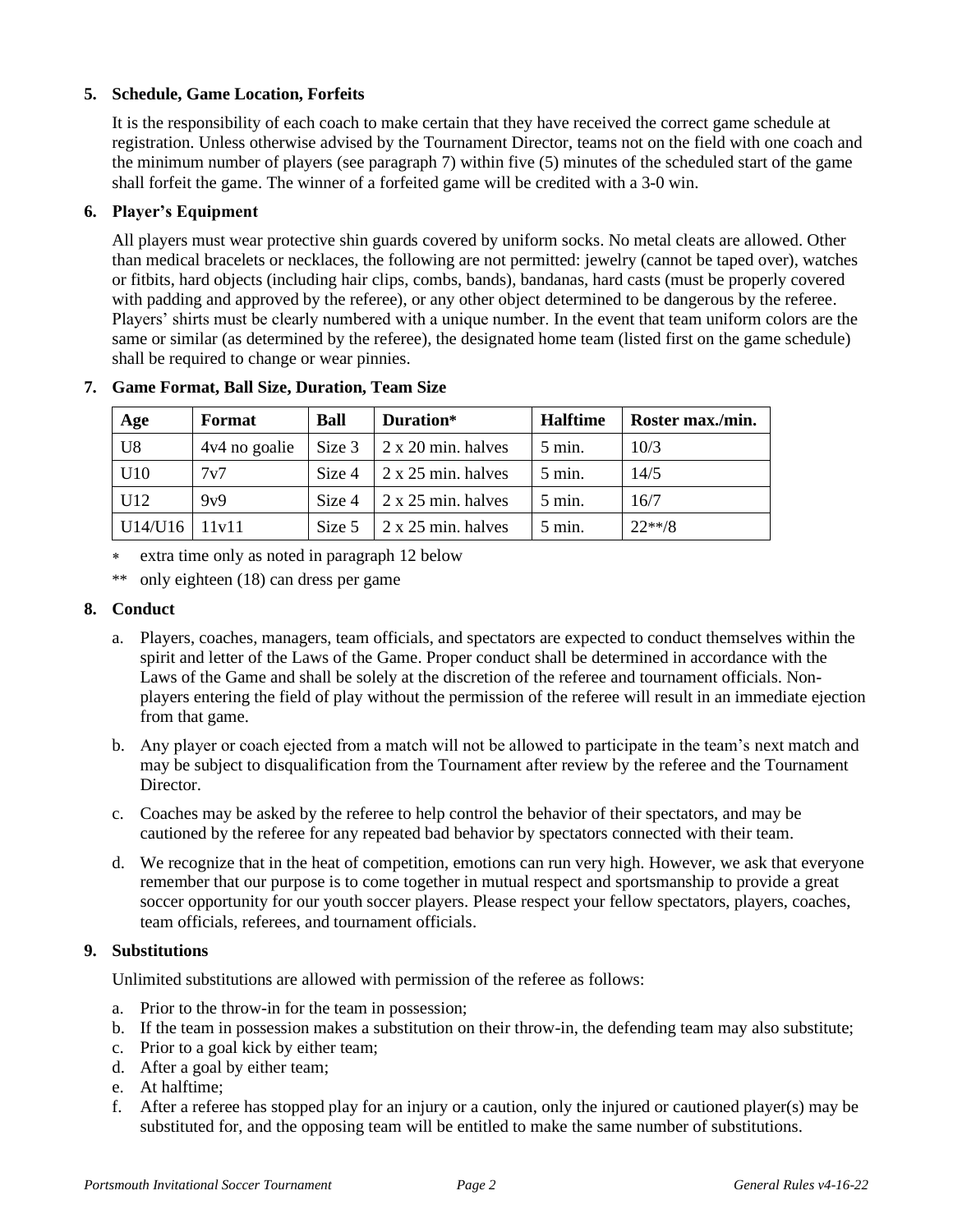# **10. Tournament Standings**

- a. The Tournament will be played according to the schedule provided.
- b. Scores and standings will not be kept for the U8 and U10 divisions.
- c. Standings for U12 and older divisions will be based on the following:
	- i. Total points accumulated: Three (3) points for a win; One (1) point for a tie; Zero (0) points for a loss.
	- ii. Ties will be broken in the following order:
		- Head-to-head results between the tied teams;
		- Least goals allowed in all games;
		- Goal differential in all games (maximum of three goals differential considered per game);
		- Most shutouts:
		- Most goals scored in all games (maximum of five goals considered per game);
		- Shoot out via penalty kicks.

# **11. Playoff Games & Championships (for U12, U14, U16)**

- a. For a bracket of 8 teams, the winners of each 4-team sub groups will play for the championship.
- b. For a bracket of 6 teams, each 3-team sub group will be scheduled to play pool play on Saturday with the winner of each sub group playing the second-place team from the other sub group in the semi-finals, and the winners of the semi-finals playing for the championship. The third-place teams from the sub groups will play a consolation game.
- c. For a bracket of 5 teams, teams will play a round-robin with the standings determined as described in paragraph 10.
- d. For a bracket of 4 teams, the top two teams will play for the championship.
- e. For a bracket of 3 teams, teams will play a double round-robin with the standings determined as described in paragraph 10.

# **12. Extra Time**

In the event of a tie score in either a semi-final or championship game described in paragraph 11, two fiveminute extra time periods will be played in full. If the game remains tied after the extra time, kicks from the penalty mark will be taken in accordance with Law 10. Only the players on the field at the end of extra time are allowed to participate in the penalty kick shootout.

#### **13. Heading**

In accordance with USSF concussion guidelines, there is no heading in the U11 and younger divisions. An indirect kick will be awarded to the opposing team at the spot of the infraction if a player intentionally heads the ball in a U8 or U10 division game. The indirect kick for an intentional header inside the goal area will be taken on the line of the goal area closest to where the infringement occurred. Determination of intentional heading will be at the discretion of the referee. Heading will be permitted in U12 divisions and above. It is the coach's responsibility to monitor heading by U11 and younger players playing in a U12 division or above.

#### **14. Protests**

All decisions by the Tournament Director are final. No protests affecting the outcome of any game will be allowed.

#### **15. U8 Division Modified Rules**

- a. **Substitutions:** Player substitutions may be made at any time and on the fly during the match without waiting for a stoppage of play or acknowledgement of the referee. Player(s) entering the field must do so from the coach's box area and only after the substituted player(s) has first exited the field of play.
- b. **Offsides:** There will be no offsides in this division.